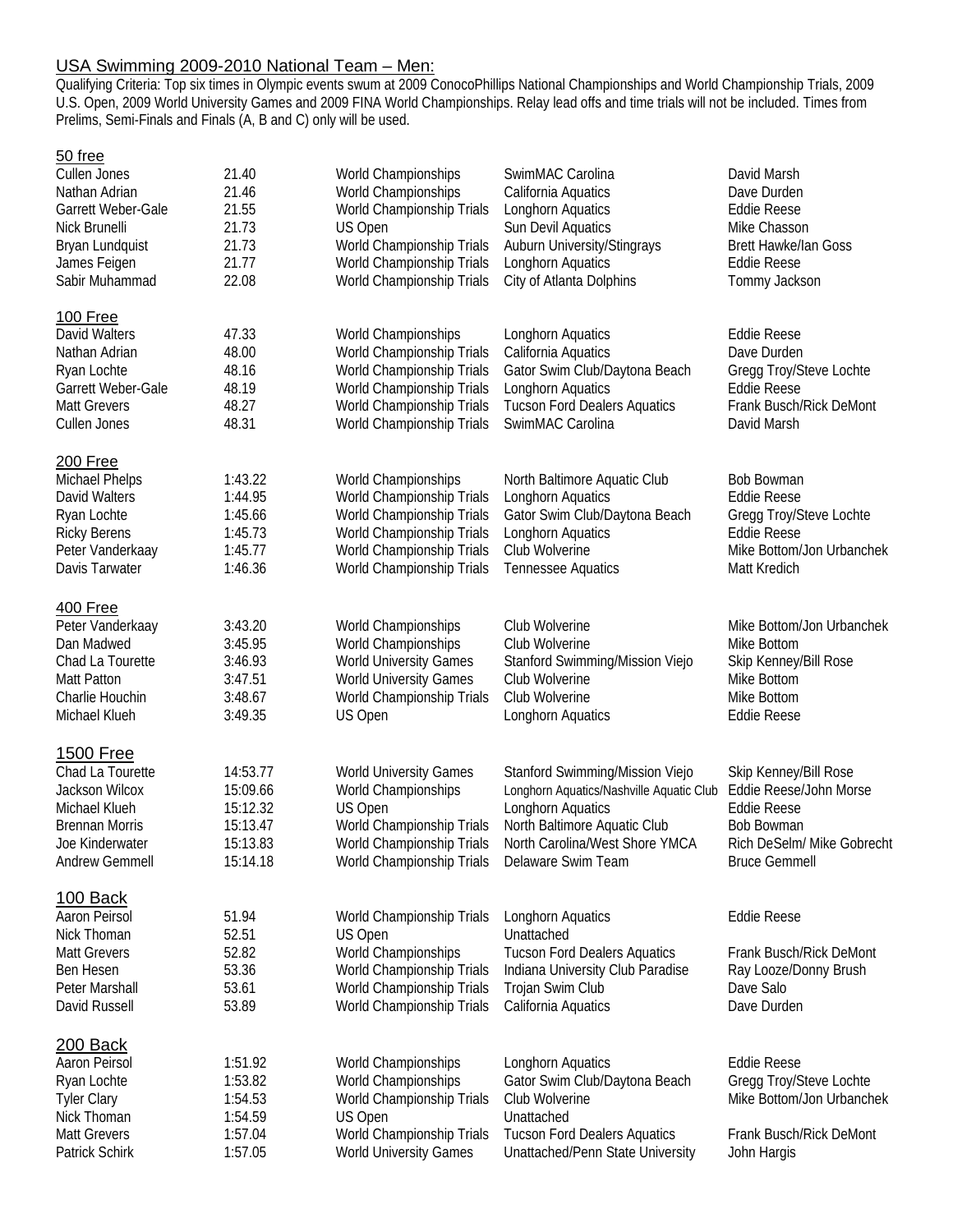| 100 Breast                    |         |                                                |                                        |                                |
|-------------------------------|---------|------------------------------------------------|----------------------------------------|--------------------------------|
| Eric Shanteau                 | 58.96   | World Championships                            | Longhorn Aquatics                      | <b>Eddie Reese</b>             |
| Mark Gangloff                 | 59.01   | World Championship Trials                      | Auburn/ SwimMAC Carolina               | <b>Brett Hawke/David Marsh</b> |
| Kevin Swander                 | 59.40   | US Open                                        | Indiana University Club Paradise       | Ray Looze/Pam Swander          |
| <b>Marcus Titus</b>           | 1:00.00 | World Championship Trials                      | <b>Tucson Ford Dealers Aquatics</b>    | Frank Busch                    |
| Scott Spann                   | 1:00.10 | World Championship Trials                      | Longhorn Aquatics                      | <b>Eddie Reese</b>             |
| Matt Lowe                     | 1:00.23 | World Championship Trials                      | Longhorn Aquatics                      | <b>Eddie Reese</b>             |
|                               |         |                                                |                                        |                                |
| 200 Breast                    |         |                                                |                                        |                                |
| Eric Shanteau                 | 2:07.42 | World Championships                            | Longhorn Aquatics                      | <b>Eddie Reese</b>             |
| Sean Mahoney                  | 2:09.79 | <b>World University Games</b>                  | California Aquatics/Terrapins          | Dave Durden/Ray Mitchell       |
| Curtis Lovelace               | 2:10.38 | US Open                                        | Stanford/Nashville Aquatic Club        | Skip Kenney/John Morse         |
| Adam Klein                    | 2:10.39 | World Championship Trials                      | Auburn University Swim Team            | <b>Brett Hawke</b>             |
| Aaron Opell                   | 2:10.63 | US Open                                        | Indiana University Club Paradise       | Ray Looze/Mike Westphal        |
|                               |         | World Championship Trials                      |                                        |                                |
| Scott Spann                   | 2:11.12 |                                                | Longhorn Aquatics                      | <b>Eddie Reese</b>             |
| <u>100 Fly</u>                |         |                                                |                                        |                                |
| Michael Phelps                | 49.82   | World Championships                            | North Baltimore Aquatic Club           | <b>Bob Bowman</b>              |
| <b>Tyler McGill</b>           | 50.90   | World Championships                            | Auburn University Swim Team            | <b>Brett Hawke</b>             |
| Aaron Peirsol                 | 51.30   | World Championship Trials                      | Longhorn Aquatics                      | <b>Eddie Reese</b>             |
|                               | 51.42   | <b>World University Games</b>                  | Club Wolverine                         | Mike Bottom                    |
| Chris Brady<br>Davis Tarwater |         |                                                |                                        |                                |
|                               | 51.95   | World Championship Trials                      | <b>Tennessee Aquatics</b>              | Matt Kredich                   |
| <b>Ricky Berens</b>           | 51.98   | World Championship Trials                      | Longhorn Aquatics                      | <b>Eddie Reese</b>             |
| 200 Fly                       |         |                                                |                                        |                                |
| Michael Phelps                | 1:51.51 | World Championships                            | North Baltimore Aquatic Club           | <b>Bob Bowman</b>              |
| <b>Tyler Clary</b>            | 1:53.64 | World Championship Trials                      | Club Wolverine                         | Mike Bottom/Jon Urbanchek      |
| <b>Bobby Bollier</b>          | 1:55.87 | US Open                                        | Stanford Swimming/ Kansas City Blazers | Skip Kenney/Pete Malone        |
| Daniel Madwed                 | 1:56.13 | World Championship Trials                      | Club Wolverine                         | Mike Bottom                    |
| Mark Dylla                    | 1:56.34 | World Championship Trials                      | Athens Bulldog Swim Club               | Jack Bauerle                   |
| Davis Tarwater                | 1:57.36 | World Championship Trials                      | <b>Tennessee Aquatics</b>              | Matt Kredich                   |
|                               |         |                                                |                                        |                                |
| 200IM                         |         |                                                |                                        |                                |
| Ryan Lochte                   | 1:54.10 | World Championships                            | Gator Swim Club/Daytona Beach          | Gregg Troy/Steve Lochte        |
| Eric Shanteau                 | 1:55.36 | World Championships                            | Longhorn Aquatics                      | <b>Eddie Reese</b>             |
| <b>Tyler Clary</b>            | 1:57.25 | World Championship Trials                      | Club Wolverine                         | Mike Bottom/Jon Urbanchek      |
| Alex Vanderkaay               | 1:57.58 | <b>World University Games</b>                  | Club Wolverine                         | Mike Bottom/Jon Urbanchek      |
| Jack Brown                    | 1:57.77 | World Championship Trials                      | <b>Tucson Ford Dealers Aquatics</b>    | Frank Busch                    |
| Nick D'Innocenzo              | 1:59.71 | World Championship Trials Magnus Aquatic Group |                                        | Mike Spring                    |
|                               |         |                                                |                                        |                                |
| 400IM                         |         |                                                |                                        |                                |
| Ryan Lochte                   | 4:06.40 | World Championship Trials                      | Gator Swim Club/Daytona Beach          | Gregg Troy/Steve Lochte        |
| <b>Tyler Clary</b>            | 4:06.96 | World Championship Trials                      | Club Wolverine                         | Mike Bottom/Jon Urbanchek      |
| Alex Vanderkaay               | 4:12.48 | <b>World University Games</b>                  | Club Wolverine                         | Mike Bottom/Jon Urbanchek      |
| Jack Brown                    | 4:12.58 | US Open                                        | <b>Tucson Ford Dealers Aquatics</b>    | Frank Busch                    |
| <b>Robert Margalis</b>        | 4:13.34 | US Open                                        | Athens Bulldog Swim Club               | Harvey Humphries/Jack Bauerle  |
| Alex Wold                     | 4:16.75 | US Open                                        | Minnesota Aquatics                     | Dennis Dale                    |
|                               |         |                                                |                                        |                                |

### Open Water 10K

*Qualifying Criteria: Top six finishers in the 2009 USA Swimming 10K Open Water National Championship and World Championship Trials*

| Fran Crippen    | Germantown Academy Aquatic Club         | Richard Shoulberg         |
|-----------------|-----------------------------------------|---------------------------|
| Andrew Gemmell  | Delaware Swim Team                      | <b>Bruce Gemmell</b>      |
| Sean Ryan       | Scenic City Aquatic Club                | Stan Corcoran             |
| Alex Meyer      | Unattached/Harvard University           | Tim Murphy                |
| Deni Cullom     | Mission Viejo Nadadores                 | Bill Rose                 |
| Joe Kinderwater | North Carolina/West Shore YMCA Swimming | Rich DeSelm/Mike Gobrecht |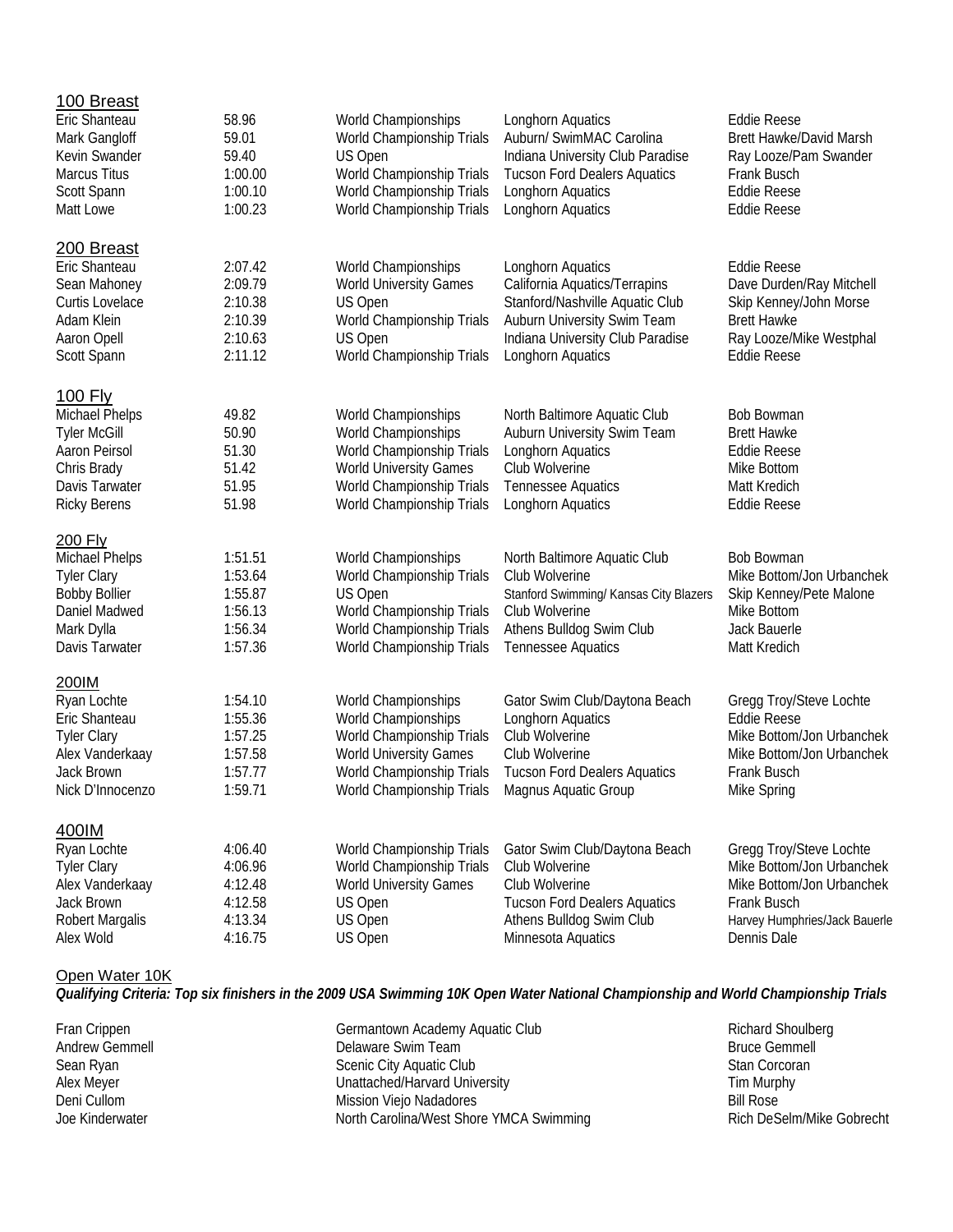# USA Swimming 2009-2010 National Team – Women:

Qualifying Criteria: Top six times in Olympic events swum at 2009 ConocoPhillips National Championships and World Championship Trials, 2009 U.S. Open, 2009 World University Games and 2009 FINA World Championships. Relay lead offs and time trials will not be included. Times from Prelims, Semi-Finals and Finals (A, B and C) only will be used.

# 50 Free

| Amanda Weir             | 24.23   | World Championships           | Swim Atlanta                                                             | Chris Davis                   |
|-------------------------|---------|-------------------------------|--------------------------------------------------------------------------|-------------------------------|
| Dara Torres             | 24.43   | World Championship Trials     | Coral Springs Swim Club                                                  | Michael Lohberg               |
| Lara Jackson            | 24.71   | World Championship Trials     | <b>Tucson Ford Dealers Aquatics</b>                                      | Frank Busch/Rick DeMont       |
| Anne-Marie Botek        | 24.89   | World Championship Trials     | Athens Bulldog Swim Club                                                 | Jack Bauerle                  |
| Jessica Hardy           | 24.90   | US Open                       | Trojan Swim Club                                                         | David Salo                    |
| Christine Magnuson      | 25.09   | World Championship Trials     | Tennessee Aquatics                                                       | Matt Kredich                  |
|                         |         |                               |                                                                          |                               |
| 100 Free                |         |                               |                                                                          |                               |
| Amanda Weir             | 53.02   | World Championships           | Swim Atlanta                                                             | Chris Davis                   |
| Dana Vollmer            | 53.30   | World Championships           | California Aquatics                                                      | Teri McKeever                 |
| Christine Magnuson      | 54.36   | World Championship Trials     | <b>Tennessee Aquatics</b>                                                | Matt Kredich                  |
| Julia Smit              | 54.38   | World Championship Trials     | <b>Stanford Swimming</b>                                                 | Lea Maurer                    |
|                         |         |                               |                                                                          |                               |
| Lacey Nymeyer           | 54.52   | World Championship Trials     | <b>Tucson Ford Dealers Aquatics</b>                                      | <b>Frank Busch</b>            |
| Erika Erndl             | 54.59   | US Open                       | Swim Florida                                                             | Robert Kennedy/Kevin Erndl    |
| 200 Free                |         |                               |                                                                          |                               |
| <b>Allison Schmitt</b>  | 1:54.96 | World Championships           | University of Georgia/Club Wolverine                                     | Jack Bauerle/Jon Urbanchek    |
| Dana Vollmer            | 1:55.29 | World Championships           | California Aquatics                                                      | Teri McKeever                 |
| Ariana Kukors           | 1:58.28 | World Championship Trials     | King Aquatic Club                                                        | Sean Hutchison                |
|                         | 1:58.45 | World Championship Trials     | University of Arizona/Sierra Marlins                                     | Frank Busch/Jeff Pearson      |
| Alyssa Anderson         |         |                               |                                                                          |                               |
| Dagny Knutson           | 1:58.46 | World Championship Trials     | A.S.K. Swim                                                              | Kathy Aspaas                  |
| Lacey Nymeyer           | 1:58.52 | World Championship Trials     | <b>Tucson Ford Dealers Aquatics</b>                                      | Frank Busch                   |
| 400 Free                |         |                               |                                                                          |                               |
| <b>Allison Schmitt</b>  | 4:02.51 | World Championships           | University of Georgia/Club Wolverine                                     | Jack Bauerle/Jon Urbanchek    |
| <b>Chloe Sutton</b>     | 4:07.20 | World Championship Trials     | Mission Viejo Nadadores                                                  | <b>Bill Rose</b>              |
| Amber McDermott         | 4:08.18 | US Open                       | Longhorn Aquatics                                                        | Doug Rusk                     |
| Caroline Burckle        | 4:09.61 | World Championship Trials     | Gator Swim Club                                                          | Gregg Troy                    |
| <b>Kelsey Ditto</b>     | 4:10.03 | World Championship Trials     | Longhorn Aquatics                                                        | Doug Rusk                     |
| Ashley Steenvoorden     | 4:10.14 | US Open                       | Minnesota/Scarlet Aquatic Club                                           | Kelly Kremer/Tom Speedling    |
|                         |         |                               |                                                                          |                               |
| 800 Free                |         |                               |                                                                          |                               |
| Amber McDermott         | 8:27.90 | US Open                       | Longhorn Aquatics                                                        | Doug Rusk                     |
| <b>Chloe Sutton</b>     | 8:29.25 | World Championships           | Mission Viejo Nadadores                                                  | <b>Bill Rose</b>              |
| <b>Haley Anderson</b>   | 8:31.66 | World Championship Trials     | Sierra Marlins Swim Team                                                 | Jeff Pearson                  |
| Ashley Steenvoorden     | 8:31.95 | World Championship Trials     | Minnesota/Scarlet Aquatic Club                                           | Kelly Kremer/Tom Speedling    |
| <b>Whitney Sprague</b>  | 8:32.71 | <b>World University Games</b> | North Carolina Aquatics/Trojan Swim Club                                 | Rich DeSelm/David Salo        |
| Emily Brunemann         | 8:33.83 | World Championship Trials     | Club Wolverine                                                           | Jim Richardson                |
|                         |         |                               |                                                                          |                               |
| 100 Back                |         |                               |                                                                          |                               |
| <b>Hayley McGregory</b> | 59.42   | World Championships           | Longhorn Aquatics                                                        | Doug Rusk                     |
| Elizabeth Pelton        | 1:00.47 | World Championships           | North Baltimore Aquatic Club                                             | Paul Yetter                   |
| Rachel Bootsma          | 1:00.47 | US Open                       | Aquajets Swim Team                                                       | Kate Lundsten                 |
| <b>Elizabeth Beisel</b> | 1:00.69 | World Championship Trials     | <b>Bluefish Swim Club</b>                                                | Chuck Batchelor               |
| Jennifer Connolly       | 1:00.69 | World Championship Trials     | University of Tennessee/Boilermaker                                      | Matt Kredich/TJ Day           |
| Margaret Hoelzer        | 1:00.76 | US Open                       | King Aquatic Club                                                        | Sean Hutchison                |
| Mei Christensen         | 1:00.97 | World Championship Trials     | University of Virginia/Curl Burke Swim Club Mark Bernardino/Peter Morgan |                               |
| Melissa Marik           | 1:01.12 | US Open                       | Auburn University Swim Team                                              | <b>Brett Hawke</b>            |
|                         |         |                               |                                                                          |                               |
| 200 Back                |         |                               |                                                                          |                               |
| Elizabeth Beisel        | 2:06.39 | World Championships           | <b>Bluefish Swim Club</b>                                                | Chuck Batchelor               |
| Elizabeth Pelton        | 2:08.04 | World Championships           | North Baltimore Aquatic Club                                             | Paul Yetter                   |
| Kristen Heiss           | 2:09.22 | <b>World University Games</b> | Aggie Swim Club                                                          | Steve Bultman                 |
| Maggie Meyer            | 2:09.53 | US Open                       | <b>Wisconsin Aquatics</b>                                                | Eric Hansen                   |
| Margaret Hoelzer        | 2:09.63 | World Championship Trials     | King Aquatic Club                                                        | Sean Hutchison                |
| Katie Riefenstahl       | 2:09.98 | World Championship Trials     | Univ of Texas/Germantown Academy                                         | Kim Brackin/Richard Shoulberg |
|                         |         |                               |                                                                          |                               |